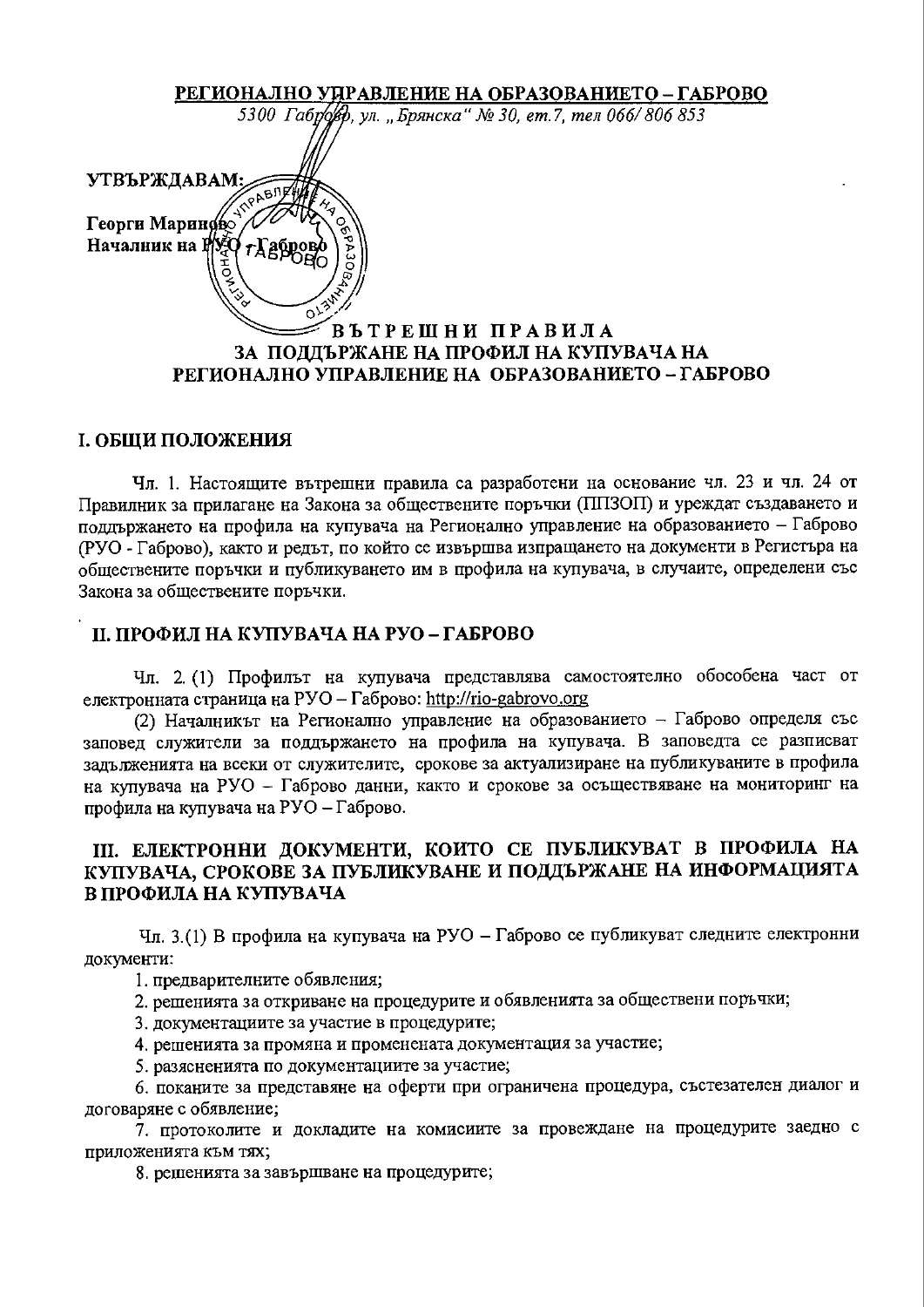9. информация за датите и основанието за освобождаване или задържане на гаранциите за участие на кандидатите или участниците във всяка процедура за възлагане на обществена поръчка;

10. договорите за обществени поръчки заедно със задължителните приложения към тях;

11. договорите за подизпълнение и допълнителните споразумения към тях;

12. рамковите споразумения заедно със задължителните приложения към тях;

13. допълнителните споразумения за изменения на договорите за обществени поръчки;

14. информация за датата, основанието и размера на всяко извършено плащане по договорите за обществени поръчки и по договорите за подизпълнение, включително за авансовите плашания:

15. информация за датата и основанието за приключване или за прекратяване на договорите;

16. информация за датите и основанието за освобождаването, усвояването или задържането на гаранциите за изпълнение на всеки договор;

17. публичните покани заедно с приложенията към тях;

18. становищата на изпълнителния директор на Агенцията по обществени поръчки по запитвания на РУО - Габрово;

19. одобрените от изпълнителния директор на Агенцията по обществени поръчки експертни становища от осъществявания предварителен контрол върху конкретната процедура за възлагане на обществена поръчка, а когато РУО – Габрово като възложител не приеме някоя от препоръките - мотивите за това;

20. лице за контакт, номер на телефон и факс, пощенски адрес, електронен адрес и други документи и информация, произтичащи от публичността и прозрачността на провежданите от РУО - Габрово обществени поръчки.

(2) Документите по ал. 1 се публикуват в профила на купувача след като бъде заличена информацията, за която участниците в обявената обществена поръчка са приложили декларация за конфиденциалност, както и информацията, която е защитена със закон. На мястото на заличената информация се посочва правното основание за заличаването.

(3) Заличаването на информацията по ал. 2 се извършва от председателя на комисията, определена със заповед на началника на РУО - Габрово да получи, разгледа и оцени офертите по всяка конкретна процедура, съгласувано с юрист нает от РУО – Габрово, и предоставя документите на служител, определен по реда на чл. 2, ал. 2 от настоящите вътрешни правила за публикуване в профила на купувача.

Чл. 4.(1) Документите по чл. 3, ал. 1, които се публикуват в Регистъра на обществените поръчки или на Портала за обществени поръчки, и документациите за участие се публикуват в профила на купувача на РУО - Габрово от служител, определен по реда на чл. 2, ал. 2 в първия работен ден, следващ деня на изпращането на документите в Агенцията по обществени поръчки.

(2) Договорите, сключени след проведена обществена поръчка, допълнителните споразумения и документите, свързани с изпълнението на договорите, се публикуват в 30дневен срок от:

1. сключване на договора/ите и на допълнителното/ите споразумение/я;

2. извършване на плащането като за договори за периодично повтарящи се доставки на стоки, информацията за извършените плащания се публикува в обобщен вид до 20-о число на месеца, следващ месеца на извършените плащания;

3. освобождаване на гаранцията;

4. получаване от възложителя на договора за подизпълнение и на допълнително споразумение към него;

5. създаване на съответния друг документ.

(3) Информацията и документите по ал. 2 се публикуват от служител, определен от началника РУО – Габрово по реда на чл. 2, ал. 2.